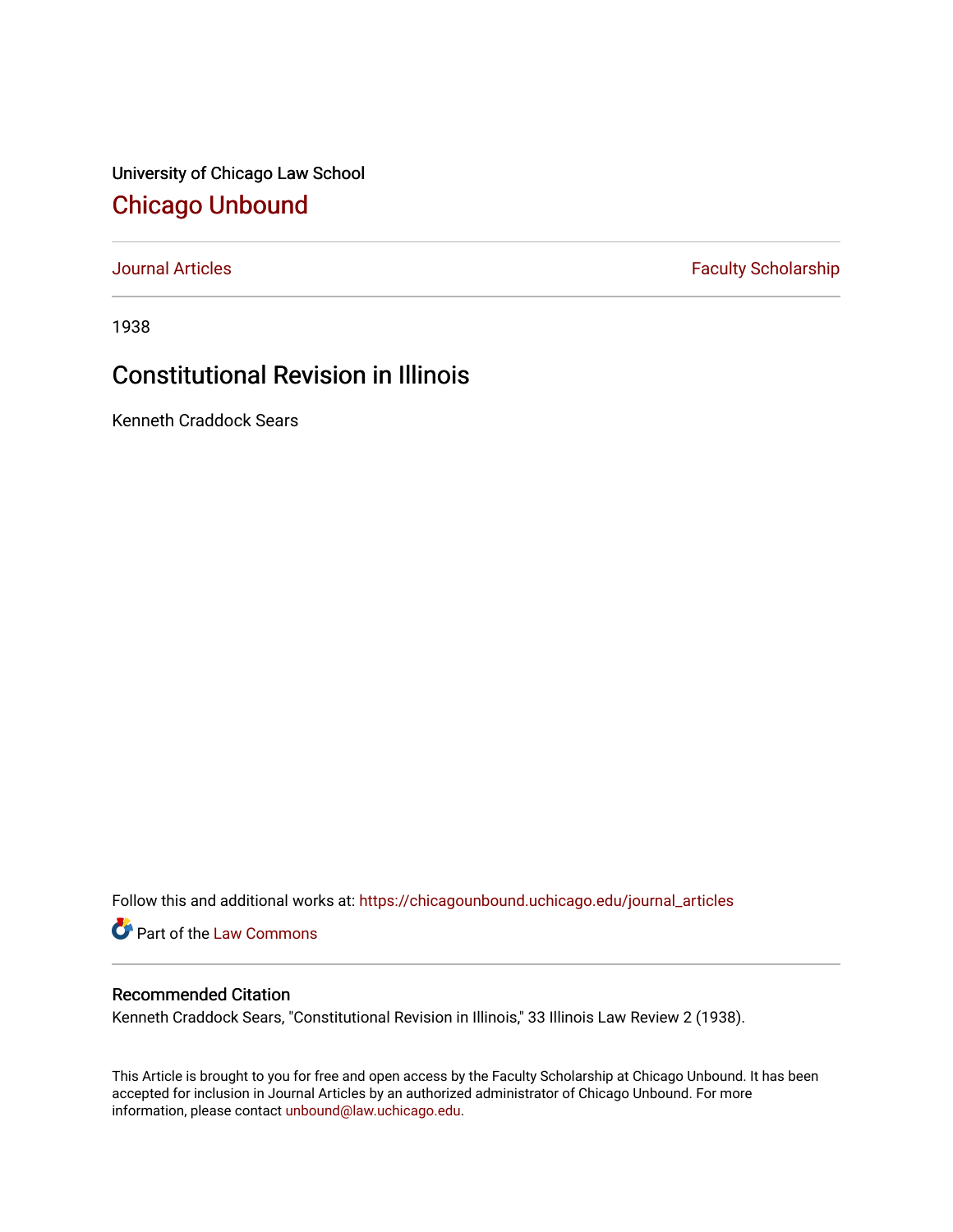# **CONSTITUTIONAL REVISION IN ILLINOIS**

## **Kenneth C. Sears\***

 $\mathsf{r}\, \mathsf{\scriptscriptstyle{T}}\,$  is generally accepted in Illinois that the State constitution is sadly in need of amendment and apparently a majority of the voters who have any thought about the matter agree that the present Illinois constitution is so sadly out of date that a constitutional convention is the only feasible scheme for making the necessary changes within a reasonable period of time.

In view of these conclusions why is it that the State of Illinois has not assembled a constitutional convention or at least adopted some needed constitutional amendments during the past years? In the answer lies the most serious governmental difficulty in this state; namely, that for practical pur*poses* \*we are unable to have a constitutional convention or to secure the needed amendments. The *constitutional* difficulty arises out of Article XIV of the Illinois constitution requiring that to adopt an amendment or to assemble a constitutional convention it is necessary for a majority of all the voters, who express themselves in any manner in a *general* election, to vote in favor of such a proposal. Illinois finds itself in the unfortunate position of being one of about six states which still have such an unworkable constitutional provision. A priori it may seem entirely correct that a proposed constitutional amendment or a proposal to assemble a constitutional convention should have the approval of the majority of all the voters in a general election. However, when realities are faced it will be clear that great numbers of voters in general elections refuse to bother themselves over constitutional amendments and proposals for constitutional conventions. The experience in New York and Illinois indicates that only about forty to fifty per cent of the voters in a general election will normally express themselves on constitutional amendments or constitutional conventions.' Obviously the provision in the Illinois constitution today that requires a ma-

**<sup>\*</sup>AB. 1913,** University of Aissouri; **JD. 1915,** University of Chicago. Professor of Law, University of Chicago Law School.

<sup>2</sup> In addition to the statistics for Illinois set forth later in this article, see Hutchins, New York **Red** Book **(1936)** 439, 450-2, 642-6, and Sears, State Constitutions in Illinois and New

York **(1935)** 17 **ChL** Bar Assn. Rec. **55.** See, in general, Powell, **A** Plan for Facilitating Constitutional Amendment in Ilinois **(1935) 30** Dl L. Rev. **59;** Sears, Voting on Constitutional Conventions and Amendments **(1935)** 2 **U. of ChLi. L.** Rev. **612.**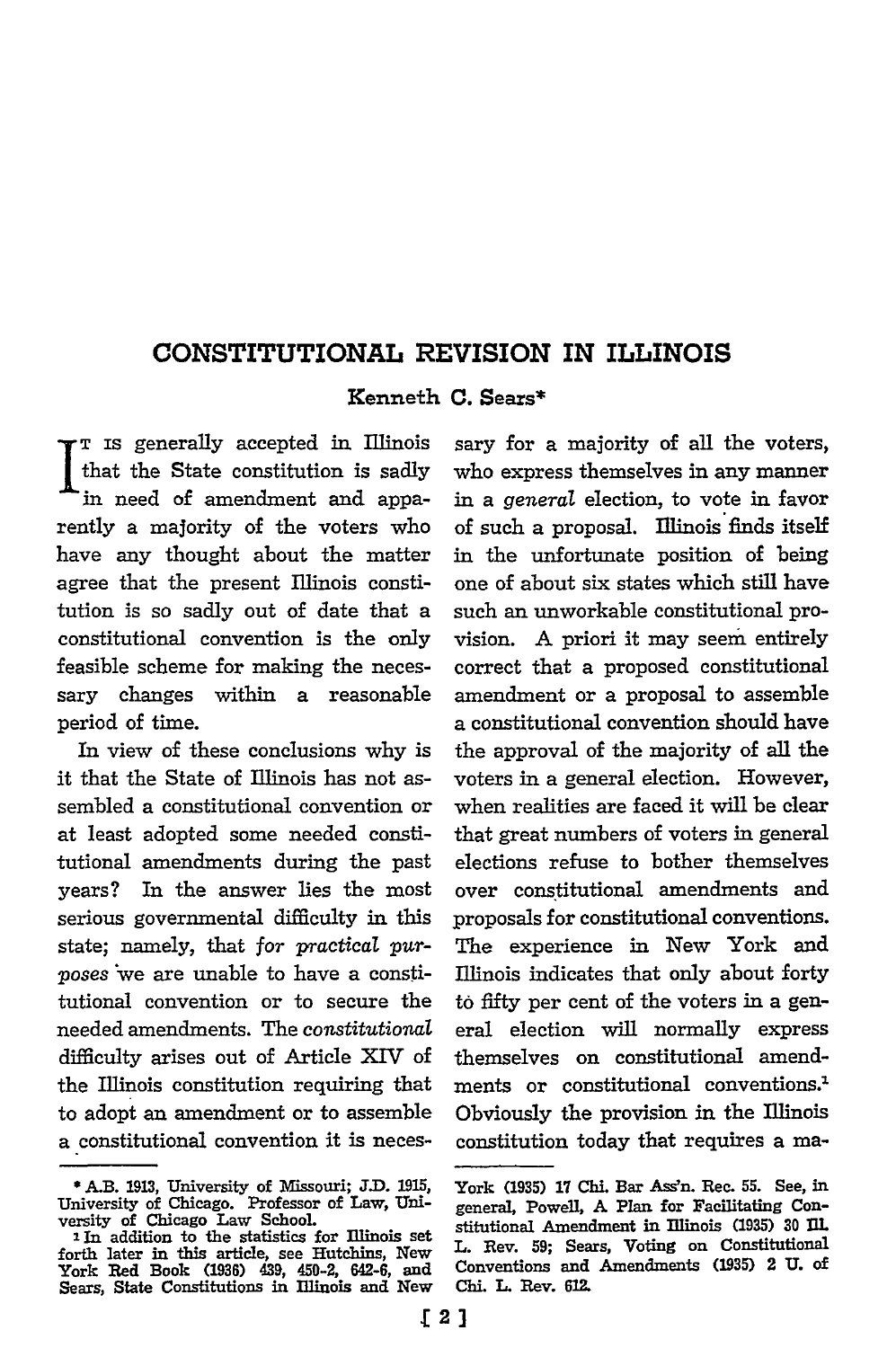jority of all the voters at the polls to approve an amendment or a proposed convention amounts to a total prohibition upon action if 14ss than **fifty** per cent plus of the voters express themselves in favor of the proposition.

For some time there has been a realization in the Illinois General Assem**bly** that there is something wrong with our system of voting on constitutional amendments and conventions. Some effort was made to correct the situation prior to 1935 but nothing came of it. Governor Homer has been in favor of assembling a constitutional convention and it is generally understood that in the General Assembly that met in 1935 he favored Senate Bills No. 280 and No. **357** which were introduced by Senator Mayor. The Mayor bills provided that in voting on a constitutional proposal the ballot should be so printed that on the left side of the large ballot containing the names of the various candidates for the various offices there would be a place where every voter could indicate whether he was in favor of the constitutional proposal. A vote on the proposal in this column would take precedence over any inconsistent vote by reason of voting in a party circle. The Mayor bills also provided that any political party having a ticket on the ballot could in its legally authorized state convention adopt a resolution for or against a constitutional proposal. Such action, if taken, would be recorded at the foot of the party column and a vote in the party circle would be a vote in favor

of the party action on the constitutional proposal unless a voter indicated a contrary vote in the special constitutional proposal column on the left side of the ballot, or unless the voter picked out and voted in favor of the contrary action taken by some other party convention and recorded in that party's column.

In support of the Mayor bills it should be stated that since **1891** it has been *practically* impossible to amend the constitution of Illinois. During this period of forty-seven years only one amendment of any importance has been adopted. This one gave Chicago the rather small measure of home rule it now enjoys, and was adopted after strenuous efforts by both political parties, backed by a favorable press in Chicago. It was a community uprising that cannot be secured very often.<sup>2</sup> The only other amendment adopted in this period was a bond issue for waterways and of no real importance in the operation of our state government. There are many voters, apparently, who lack interest in the ordinary operation of government but who will vote in favor of the expenditure of public funds.

Before **1891** the five attempts to amend the constitution of 1870 were successful. The changes were desirable and included (1) permission for the Governor to veto specific items in appropriation bills; (2) abolition of convict contract labor; and (3) a bond issue for the columbian Exposition. Why was it possible for the majority

<sup>2</sup> **Constitutional Convention Bulletins, Illinois (1920) 177-9; Gardner, The Working of the**

State-Wide **Referendum in Illinois (1908) 5 Am. Pol Sei. Rev. 394.**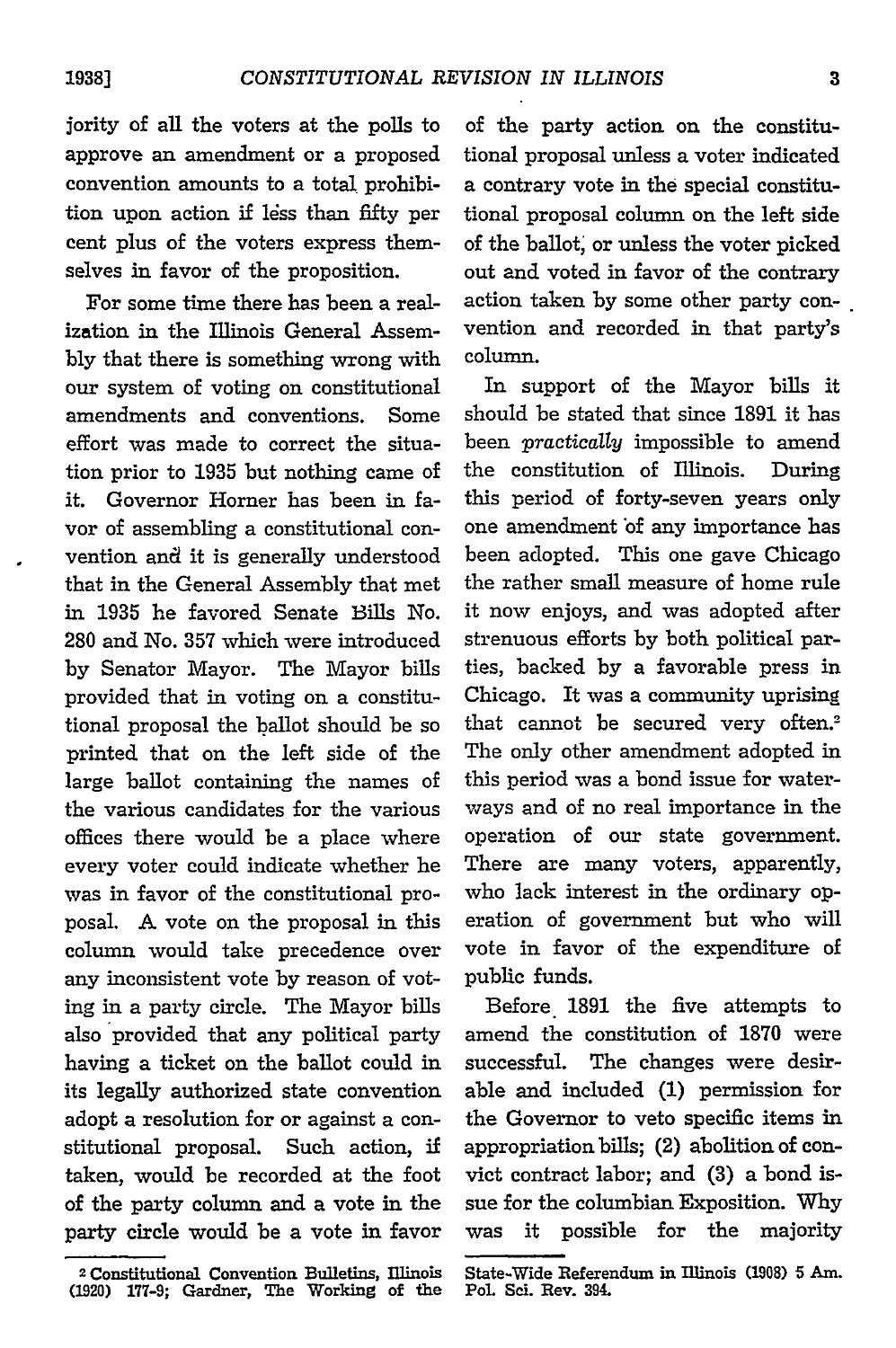sentiment to prevail on constitutional amendments prior to **1891** and very seldom to prevail after **1891?** Since the requirements for amending the present constitution have remained the same, the answer is that there is a difference in the mechanics of voting. Prior to **1891** there was no official ballot. Political parties prepared their own ballots and distributed them at the polls. The parties, if they favored a proposed constitutional amendment, could print the affirmative of the issue on their ballots. A voter using such a ballot voted for the proposed change unless he used diligence to read the ballot and then "scratch" the proposed amendment. This was the system of voting that was known to those who drafted the constitution of 1870. It has been stated that this constitution is the most difficult of all state constitutions to amend; but apparently such was not the intention of its drafters. Nor was it difficult to amend prior to 1891, while the system of voting with which the drafters were familiar remained the legal method of voting.

How different is the history of constitutional amendments since 1891! Between 1891 and 1899 proposed amendments were placed on the candidates' official ballot and underneath the names of the candidates.<sup>3</sup> The results were that no proposed amendment received as much as twenty-five per cent of the votes, counting both yeas and nays, of the voters at a general election. - In 1899 the separate or "little" ballot was adopted.<sup>4</sup> This resuited in a much larger percentage of the voters voting upon proposed amendments, but, as stated, only one substantial change was made in the constitution from 1899 to 1929. In the latter year Governor Emmerson persuaded the legislature to enact a law whereby proposed amendments are placed in a separate column on the left side of the candidates' ballot.<sup>5</sup> The test has not been a long one, but this is apparently worse than the separate or "little" ballot for no proposed amendment has been at all close to adoption since 1929.

In view of this sad record since **1891,** it is necessary to provide some other method of voting or else adhere to a method of voting that makes it practically impossible to amend a constitution which has already broken down in several respects and which will become more and more obsolete as the years pass **by.**

The Mayor bills sought to weld together the Emmerson Law of 1929 and the method of voting that was effective prior to 1891. If adopted they would have afforded all voters ample opportunity to express themselves for or against any constitutional proposition by simply making a cross in the proper square. Since 1891 the majority sentiment of the voters, who have opinions to express has been defeated on nearly every occasion by a pernicious system of automatic voting by which those not expressing a preference are counted as negative voters. The purpose of the Mayor bills was to correct

**<sup>3</sup> See note** *2,* **supra.**

<sup>4</sup>iIL **Laws 1899, 15L**

**<sup>5</sup> I. Laws, 129, 393.**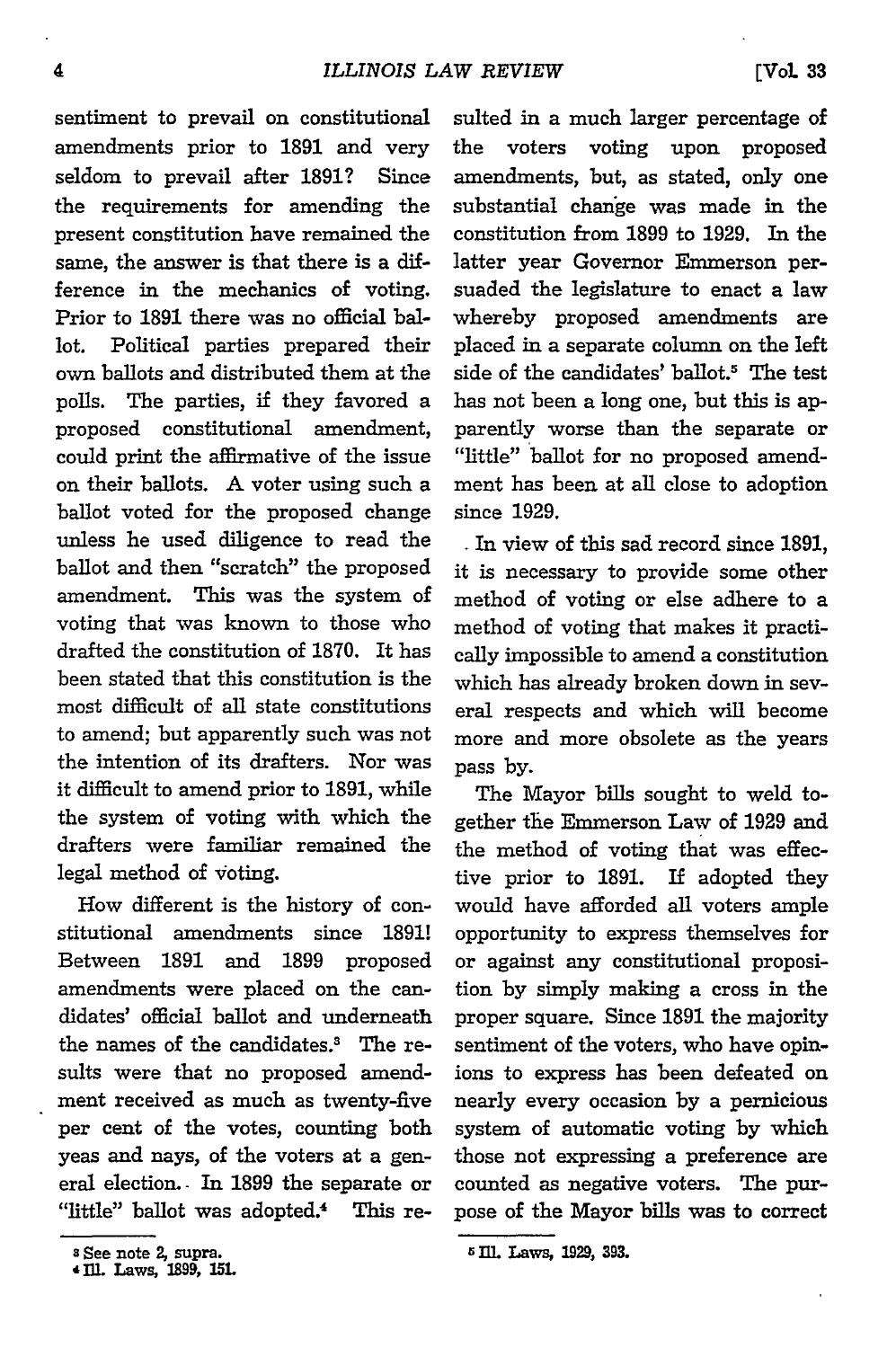this system so that the majority sentiment in this state could prevail. Such is the essence of democracy. True, the method of correction involves a system of automatic voting in the sense that a voter, who believes in party government and who votes in the party circle, votes as his party votes on constitutional proposals. But as he can disagree with his party on any particular candidate, likewise he can disagree with his party on any particular proposal, and his disagreement, manifested by a cross in the proper square, takes precedence over his cross in the party circle.

Those who opposed the Mayor bills were generally of two sorts. First, many voters in this state have been opposed to any substantial change in the constitution of **1870.** It is perfectly consistent for them to oppose a change in the present method of voting which makes it *practicaly* impossible to amend the constitution. But these individuals are seldom frank to admit the reason for their opposition. They recognize that if they reason aloud they will be set down as hopeless standpatters or reactionaries aind that their opposition will count for little.

The second class of opponents consisted of voters who were willing to amend the constitution but who actually feared that under the Mayor bills the party leaders of the two major parties would conspire to amend the constitution in a selfish way to the disadvantage of the common interest. This means that such an objector is unwilling to trust a two-thirds majority of each house in our General Assembly, the majority of the delegates to the two major conventions, $^6$  and the alertness  $\cdot$ on the part of one-half of the voters at the general election when the proposal is submitted for ratification. That a vicious proposal could obtain all of this is certainly improbable. There is no denial that it would be possible. What is there in political life that is not possible? Revolution is possible and a constitution that cannot be. amended sooner or later will result in a revolution, peaceful or otherwise. It should have been sufficient to calm the nervous fear of the second type of voter to point out **(1)** that between 1870 and 1891 no unmeritorious amendment was adopted; (2) the major parties in this state have never been radical organizations but have been conservative groups that as a whole have lagged behind the progressive ideas in other states; and (3) the same method that makes it possible to adopt a vicious proposal makes it possible to repeal the proposal. After all, whoever heard of a government that does not place power somewhere and that does not make it necessary for the rest of us to take our chances with those charged with the power?

<sup>&</sup>lt;sup>6</sup>If only one of the major party conventions endorses a proposed amendment and the other opposes it, the opposing actions almost cer- tainly will nullify each other. If one endorses and the other refrains from action, the proposal **is in** a favorable position for adoption. But

politics are such that it is hardly to be expected that neither of the major party conventions will oppose a proposed amendment that is seriously detrimental to the public welfare.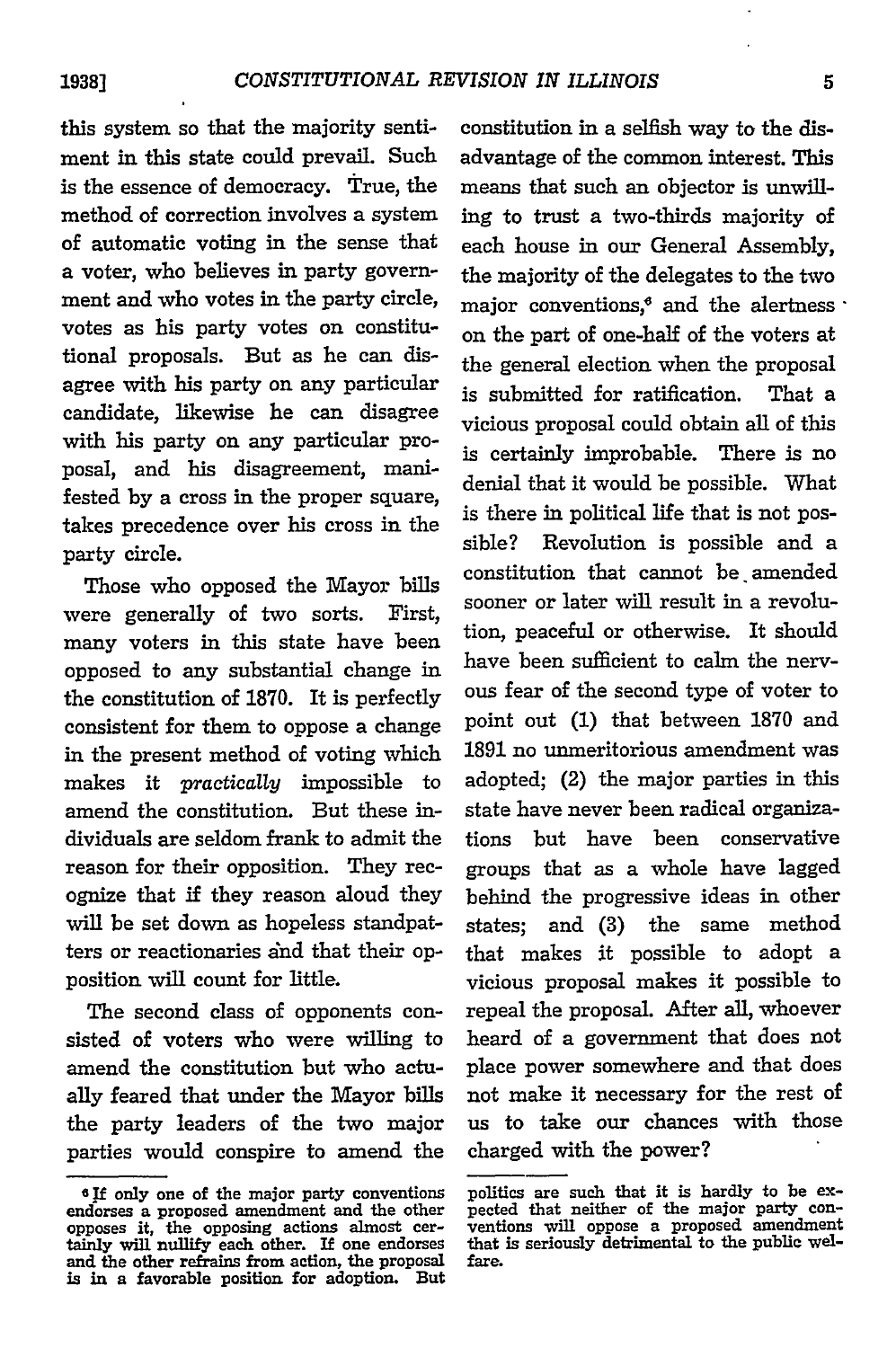$\overline{\phantom{a}}$ 

#### VOTING **oN AMENDMENTS**

It will be valuable at this place to record the history of constitutional proposals in the State of Illinois since the present constitution was adopted in 1870.<sup>7</sup>

|                          | Total Vote       |                                                                        |                       |                         |                                                                                   |
|--------------------------|------------------|------------------------------------------------------------------------|-----------------------|-------------------------|-----------------------------------------------------------------------------------|
| Year and                 | Cast at          | Necessary                                                              |                       |                         | Not                                                                               |
| Amendment                | ${\it Electron}$ | Majority                                                               | For                   | $\boldsymbol{A}$ gainst | Voting                                                                            |
| 1878                     |                  |                                                                        |                       |                         |                                                                                   |
| Drainage and             |                  |                                                                        |                       |                         |                                                                                   |
| $\rm{Ditching}$          | 448,796          | 224,399                                                                | 295,960               | 60,081                  | 92,755                                                                            |
|                          |                  |                                                                        | $(65.9\%)$            | $(13.4\%)$              | (20.7%)                                                                           |
| 1880<br>County           |                  |                                                                        |                       |                         |                                                                                   |
| Officers                 | 622,306          | 311,154                                                                |                       | 103,966                 | 196,788                                                                           |
|                          |                  |                                                                        | 321,552<br>(51.7%)    | (16.7%)                 | $(31.6\%)$                                                                        |
| 1884                     |                  |                                                                        |                       |                         |                                                                                   |
| Veto of                  |                  |                                                                        |                       |                         |                                                                                   |
| Appropriation            |                  |                                                                        |                       |                         |                                                                                   |
| Items                    | 673,096          | 336,549                                                                | 427,821               | 60,244                  | 185,031                                                                           |
|                          |                  |                                                                        | (63.6%)               | $(8.9\%)$               | (27.5%)                                                                           |
| 1886                     |                  |                                                                        |                       |                         |                                                                                   |
| Anti-Contract            |                  |                                                                        |                       |                         |                                                                                   |
| Convict<br>${\rm Labor}$ |                  |                                                                        |                       |                         |                                                                                   |
|                          | 574,080          | 287,041                                                                | 306,565<br>$(53.4\%)$ | 169,327<br>$(29.5\%)$   | 98,188<br>$(17.1\%)$                                                              |
| 1890                     |                  |                                                                        |                       |                         |                                                                                   |
| World's                  |                  |                                                                        |                       |                         |                                                                                   |
| Fair Bonds               | 677,817          | 338,909                                                                | 500,299               | 55,073                  | 122,445                                                                           |
|                          |                  |                                                                        | $(73.8\%)$            | $(8.1\%)$               | (18.1%)                                                                           |
|                          |                  |                                                                        |                       |                         | Notice the great difference in the record after the Ballot Act of 1891 took away  |
|                          |                  | from the political parties the function of printing their own ballots. |                       |                         |                                                                                   |
|                          |                  |                                                                        |                       |                         |                                                                                   |
| 1892                     |                  |                                                                        |                       |                         |                                                                                   |
| Gateway                  |                  |                                                                        |                       |                         |                                                                                   |
| Amendment                | 871,508          | 435,755                                                                | 84,645                | 93,420                  | 693,443                                                                           |
| 1894                     |                  |                                                                        | $(9.7\%)$             | (10.7%)                 | $(79.6\%)$                                                                        |
| Labor                    | 873,426          | 436,714                                                                | 155,393               | 59,558                  | 658,475                                                                           |
|                          |                  |                                                                        | $(17.8\%)$            | $(6.8\%)$               | $(75.4\%)$                                                                        |
| 1896                     |                  |                                                                        |                       |                         |                                                                                   |
| Gateway                  |                  |                                                                        |                       |                         |                                                                                   |
| Amendment                | 1,090,869        | 545,435                                                                | 163,057               | 66,519                  | 861,293                                                                           |
|                          |                  |                                                                        | $(14.9\%)$            | $(6.1\%)$               | $(78.9\%)$                                                                        |
|                          |                  |                                                                        |                       |                         | In 1899 the separate or "little" ballot was adopted for constitutional proposals. |
|                          |                  |                                                                        |                       |                         |                                                                                   |
| 1904                     |                  |                                                                        |                       |                         |                                                                                   |
| Chicago<br>Charter       | 1,089,458        | 544,730                                                                | 678,393               | 90,038                  | 321,027                                                                           |
|                          |                  |                                                                        | (62.3%)               | (8.2%)                  | $(29.5\%)$                                                                        |
| 1908                     |                  |                                                                        |                       |                         |                                                                                   |
| Deep Water-              |                  |                                                                        |                       |                         |                                                                                   |
| way Bonds                | 1,169,330        | 584,666                                                                | 692,522               | 195,177                 | 281,631                                                                           |
|                          |                  |                                                                        | (59.2%)               | (17.7%)                 | $(24.1\%)$ [sic]                                                                  |

7 Illinois Blue Book **(1935-36) 36-9.**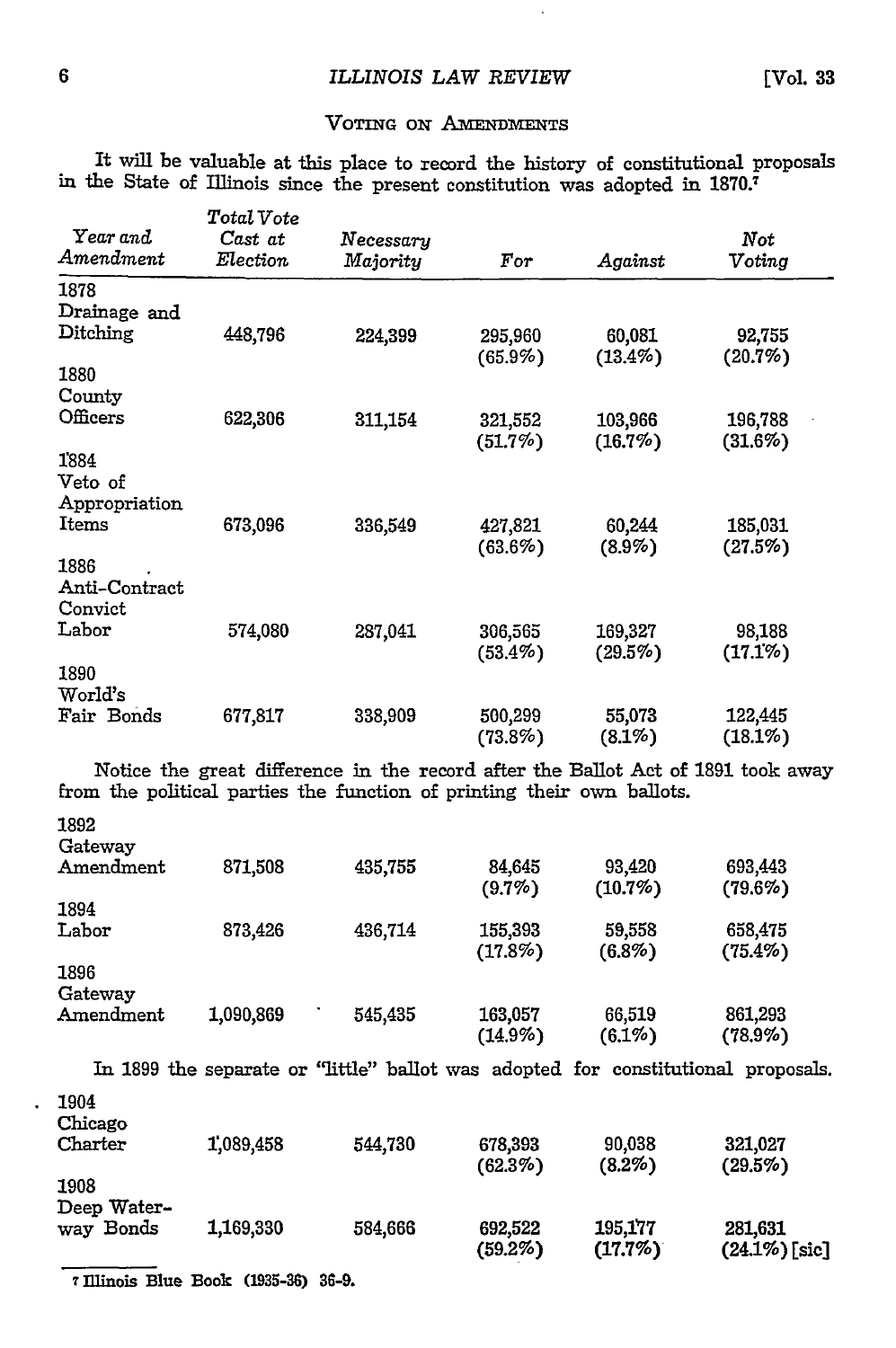**19381**

| Year and<br>Amendment               | Total Vote<br>Cast at<br>Election | Necessary<br>Majority                       | $\it For$               | Against               | Not<br>Voting           |
|-------------------------------------|-----------------------------------|---------------------------------------------|-------------------------|-----------------------|-------------------------|
| 1916<br>Revenue                     |                                   |                                             |                         |                       |                         |
| Amendment                           | 1,343,381                         | 671,691                                     | 656,298<br>$(48.9\%)$   | 295,782<br>(22%)      | 391,301<br>(29.1%)      |
| 1918<br>To Call a<br>Constitutional |                                   |                                             |                         |                       |                         |
| Convention                          | 975,545                           | 487,773                                     | 562,012<br>$(57.6\%)$   | 162,206<br>(16.6%)    | 251.327<br>$(25.8\%)$   |
| 1924<br>Gateway                     |                                   |                                             |                         |                       |                         |
| Amendment                           | 2,579,860                         | 1,289,931                                   | 704,665<br>(27.3%)      | 397,835<br>$(15.4\%)$ | 1,477,360<br>(57.3%)    |
| 1926<br>Revenue                     |                                   |                                             |                         |                       |                         |
| Amendment                           | 1,912,706                         | 956,354                                     | 651,768<br>$(34.1\%)$   | 476,455<br>$(24.9\%)$ | 784.483<br>(41%)        |
|                                     |                                   | In 1929, the Emmerson law became effective. |                         |                       |                         |
| 1930<br>Revenue                     |                                   |                                             |                         |                       |                         |
| Amendment                           | 2,332,696                         | 1,166,349                                   | 371,812<br>$(15.9\%)$   | 513,861<br>(22%)      | 1,447,023<br>$(62.1\%)$ |
| 1932<br>Gateway                     |                                   |                                             |                         |                       |                         |
| Amendment                           | 3,465,926                         | 1,732,964                                   | 1,080,541<br>$(31.2\%)$ | 275,329<br>$(7.9\%)$  | 2,110,056<br>$(60.9\%)$ |
| 1934<br>To Call a<br>Constitutional |                                   |                                             |                         |                       |                         |
| Convention                          | 2,935,192                         | 1,467,597                                   | 691,021<br>$(23.5\%)$   | 585,879<br>$(20\%)$   | 1,658,292<br>(56.5%)    |

The Mayor bills with the support of Governor Homer made splendid progress in the session of **1935** until they met the opposition of the Kelly-McCormick combination. The bills passed the Senate with practically no opposition. It is the information of the author, however, that within an hour of their passage, Colonel Robert R. Mc-Cormick of the Chicago Tribune, who up to that time had ignored them in his newspaper, called Senator Searcy and asked him to move for a re-consideration. Senator Searcy made the motion which was rejected by an overwhelming vote and the bills went to the House of Representatives. Then the Chicago Tribune and the Illinois Manufacturers Association got busy. The Tribune followed its usual style of editorialized news articles of the most partisan and unfair type in opposition to the bills. Finally on a Saturday the Tribune announced 'triumphantly that Mayor Kelly had been reached over the telephone in his Wisconsin retreat and that the Mayor denounced the bills as very bad bills for the reason that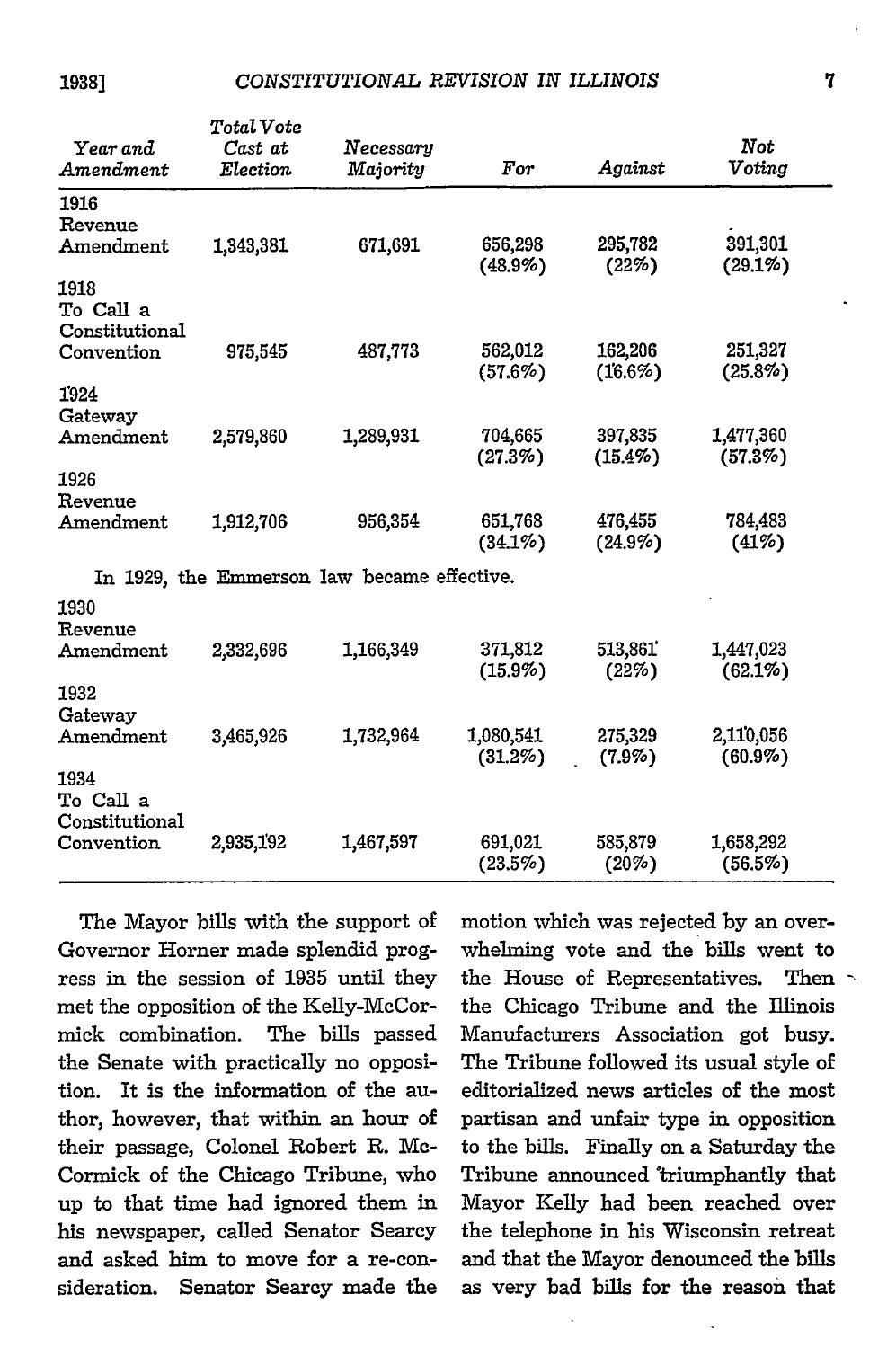they gave too much power to the politicians.8 When the House of Representatives next met, Representative Adamowski, floor leader for the Democratic party and at that time working with the Cook County Democratic organization, and without notice, as the author is informed, to Governor Horner, moved to lay the bills on the table. Although the bills were on the calendar for second reading in the House without reference to committee the motion prevailed with a whoop and the legislation was dead for the session. There was some thought on the part of Governor Homer, apparently, to have the action rescinded but nothing definite was finally done about it.

The Mayor bills were re-introduced in the 1937 session in the House of Representatives of the General Assembly by Representatives Vicars, Hubbard, and Knauf. Again Governor Homer was understood to be in favor of them but he did not seem to move very decisively at any time to push them. As a result they dragged along, finally being reported favorably by the Judiciary Committee of the House of Representatives. They were argued before the Committee of the Whole of the House of Representatives on May 12, 1937. No definite action was taken and the bills were never brought to a vote.

Meantime the Chicago Tribune began to feel sorry for stockholders in state banks and advocated the submission of a constitutional amendment to change the harsh restrictions on state banks in Illinois. A resolution to submit such an amendment was adopted and it will appear upon the ballot in November, 1938.'

There have been only two objections offered to the Mayor bills. The main objection is that the bills, if enacted, would give too much power to political organization over amendments of the Illinois Constitution. No doubt many honestly feel and others profess to feel that in this way a harmful amendment of the Constitution could be adopted by a political combination. The proponents of the legislation admit that such is possible but submit: (a) that there is nothing in the history of Illinois to show that such is likely and that there is nothing in the history of other states such as Ohio and Nebraska which have used a similar system, to show that anything harmful resulted from such a plan; and (b) make a counter assertion that, while the proposed legislation has never been suggested as ideal legislation and offer it with regret, Illinois is in such a situation that something constructive by all  $\cdot$ means must be done. It is desirable to use a method which was known to those who framed Article XIV, the constitutional amendment and revision provision, in order to get Illinois out of the quicksand in which it is being engulfed. The proponents further assert that even if the legislation has a

**<sup>8</sup> Chicago** Tribune, **June 1 and 2, 1935.**

**<sup>9</sup>** Ill. Laws, **1937, 1225. In** November, **1937, the Tribune** advocated **an amendment to** prevent **local officers** from **qualifying as members** of **the General Assembly. Credit was given to** Mr.

**Loesch** who **"has** pointed **the** way **to the re-** moval **of serious** obstruction to **good** govern**ment in Illinois:' But just** what **is Mr. Loesch's "way" to secure the** adoption **of** this amendment?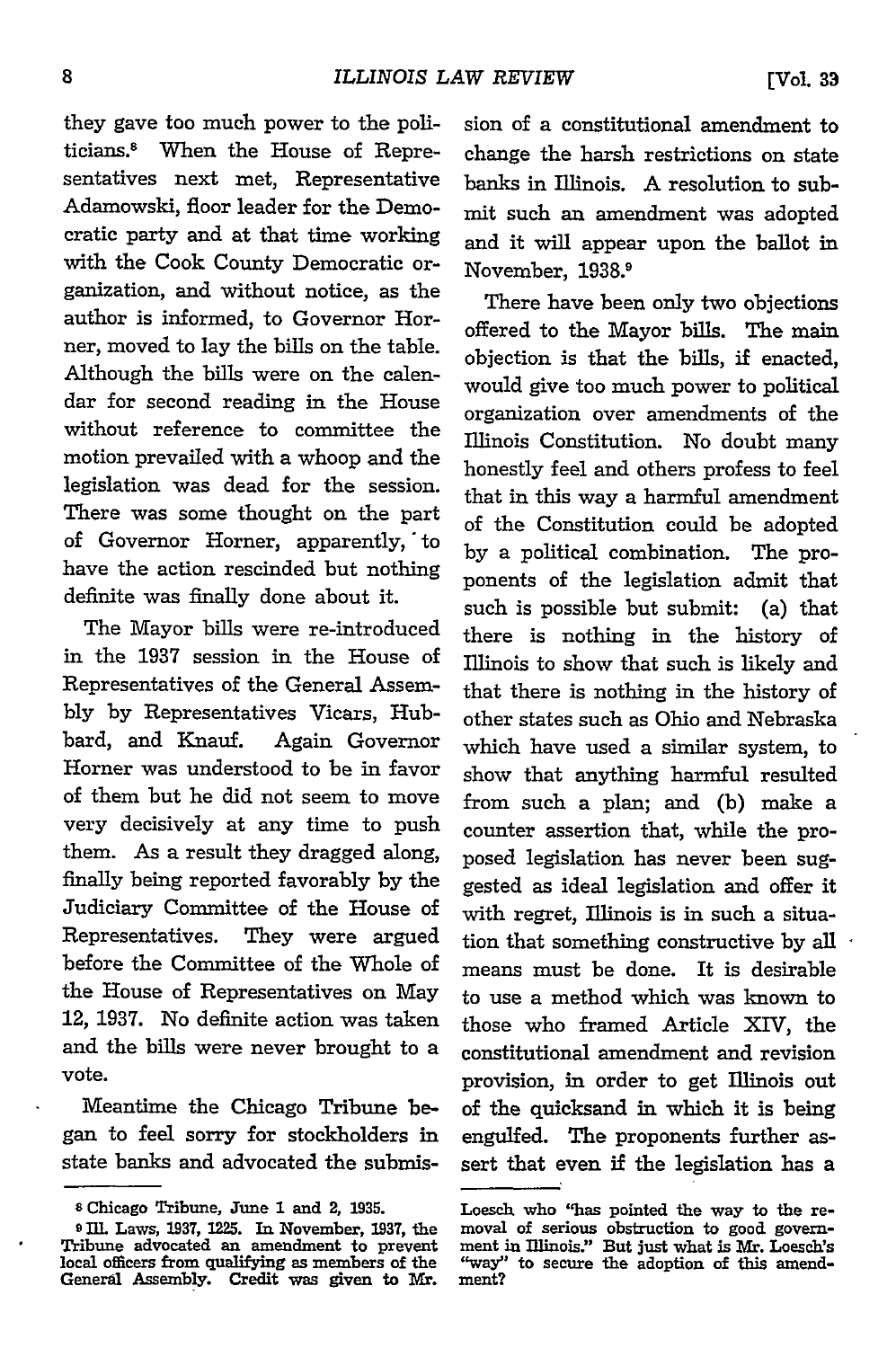danger with reference to constitutional amendments, it has absolutely no danger, other than the danger inherent in any constitutional convention, in so far as the legislation would be applicable to the calling of a constitutional convention as distinguished from the submission of a constitutional amendment in a general election. The difference is this: even if a constitutional convention is assembled under the Illinois constitution by the method of voting provided in the Mayor bills, still that convention must submit its proposals to a vote of the qualified voters in a special rather than a regular election. This special election will be one in which there will be nothing upon the ballot except the proposals of the convention. In such an election there will be no party column nor any party circle; there will be nothing to vote upon except constitutional proposals. Thus no person will go to the polls in such a special election unless he is interested in voting upon constitutional proposals or upon a new constitution submitted as a whole, if a future convention should be so foolish as to try that method again. Accordingly, the writer challenges every person in the State of Illinois to point out a single danger in the Mayor bills in so far as these bills apply to the calling of a constitutional convention as distinguished from the submission of a constitutional amendment in a general election. The only exception to this challenge is the danger that is inherent in the calling of any constitutional convention. In order to avoid this inherent danger one has to take the position

that he is not in favor of any convention whatsoever. It is believed, therefore, that if Illinois expects to get out of the quicksand with its constitution it will be necessary, unless it is willing to face an acute crisis that may arise from failure to act, to pass at least that part of the legislation embodied in the Mayor bills that is applicable to constitutional conventions.

The second objection to the Mayor bills is that they make use of the party circle method of voting. True, but what is the harm of using the legally approved method of voting in Illinois in order to escape the dangers of a *practically* unamendable constitution? Nothing, but the hobgoblin of consistency and a passion for the Massachusetts ballot which has been many times rejected by the Illinois General Assembly.

It may be a matter of some interest to explain why it was that in 1918 Illinois under the present system of voting in this state voted in favor of calling a constitutional convention. An examination of the large Chicago newspapers printed in 1918 reveals that at that time every one of these newspapers was in favor of calling a constitutional convention except one, to-wit, the Chicago Daily Journal. The latter was a newspaper of small influence and its own policy was such as to negative any influence with thinking persons. Its attitude was that it would be dangerous to have a constitutional convention with Governor Lowden the chief executive because he would favor his wealthy associates. That paper took the position that it would be well to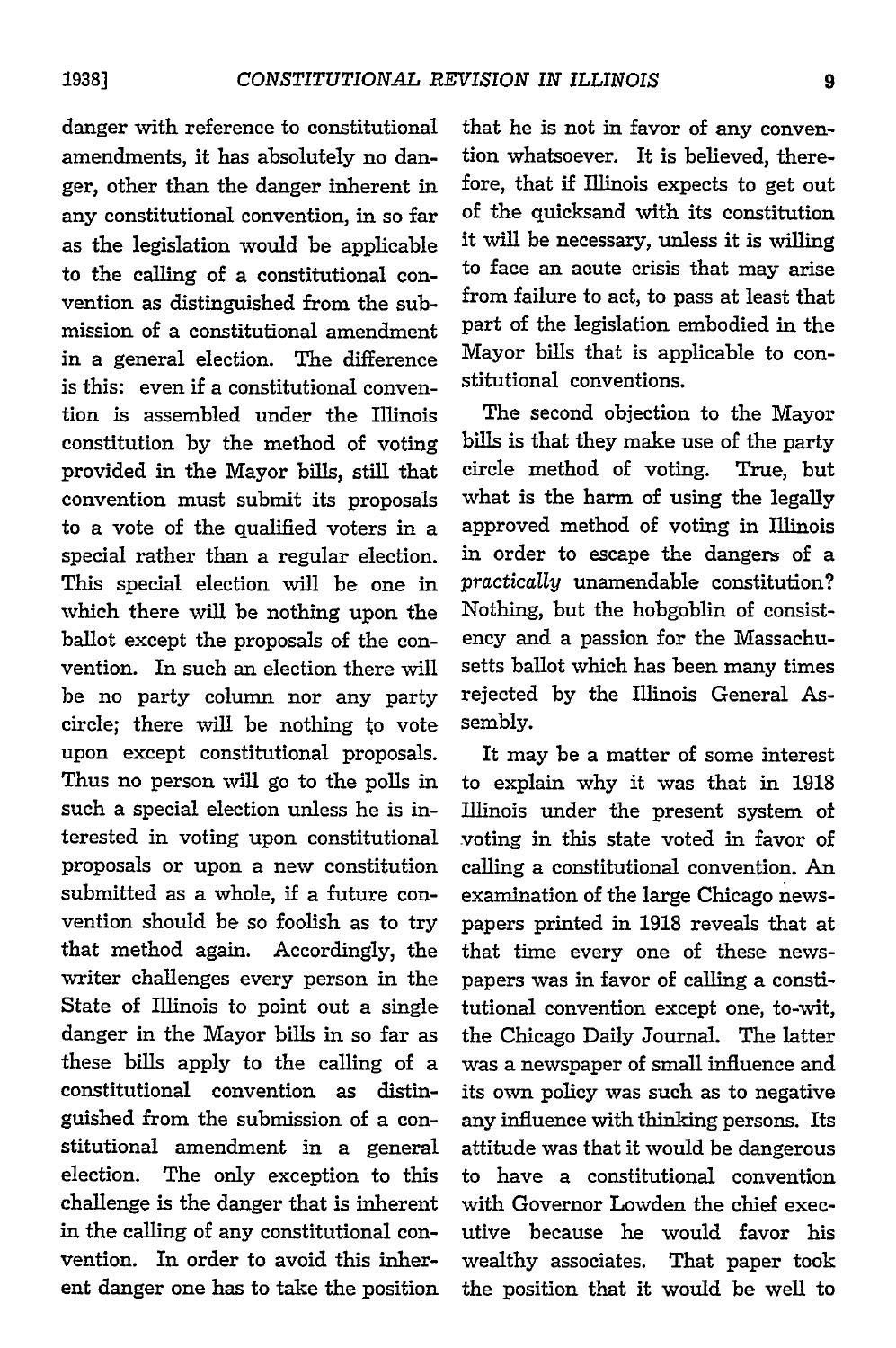have a constitutional convention if Dunne were governor. It is hard to believe that such a partisan, personal attitude would carry any appreciable conviction. All of the other large papers supported a new constitutional convention. Chief among the supporters was the Chicago Tribune. It not only supported the proposal but advocated the proposition with its

Other favorable factors for securing the necessary vote for the calling of this constitutional convention can be stated. (1) The World War was drawing to a close. On the day that the voters voted for a constitutional convention the "screamer" headline in the Tribune was "Terms Go to Berlin." A short time previously Austria had quit and on November 5, the voting day, practically everyone knew that the war was all but over. Naturally this brought a feeling of elation to which many can still testify. (2) There was another proposition on the little ballot, along with the proposal for a constitutional convention, which attracted wide and very favorable attention, namely a \$60,000,000 bond issue for a state-wide system of hard roads. This had received a very general support and was the occasion of favorable paid advertisements in the daily press. Governor Lowden was making a very active campaign for this proposal and also for the calling of a constitutional convention. (3) In addition there were three other propositions on the little ballot, to-wit, a \$3,000,000 bond issue for the Michigan Boulevard link, a proposition to abolish private banks in Illinois, and

a proposition for a traction franchise. All of the large papers in Chicago, with the exception of the Journal, were advocating that the voters vote for all five propositions. The slogan was "Vote 'Yes'" for every proposition on the little ballot. The creation of such an atmosphere when the voters were feeling more prosperous than possibly they have ever felt in this country had a tremendous appeal. Such was the very favorable condition under which the voters in Illinois proceeded on November 5, **1918,** to call a constitutional convention. But a similar favorable condition can rarely arise.

In 1918 the Chicago Tribune, as stated, vigorously supported the calling of a constitutional convention. In 1934 the same paper vigorously and unfairly opposed the calling of a constitutional convention. It is interesting to contrast the arguments of 1918 with those of 1934.

Editorial: Saturday, November 2, 1918.

**"FOR A** NEW **CoNSTITUTIoN**

 $\mathbf{x}$  $*$   $*$ 

'It must be kept firmly in mind that our constitution is fifty years old; that it was adopted to serve the purposes of its time; and that since that time our whole economic structure has undergone great changes. Failure to indorse a movement for a new constitution would be equivalent to keeping a child in swaddling clothes through youth and old age.

\* \* \* \* \*

"Fifty years ago we had no great traction systems. And yet we are endeavoring to manage these huge concerns under a fundamental law that has long been outgrown. Fifty years ago we had no electric lights, no telephone systems, no automobiles. Still we are trudging along under an antiquated plan of conduct and

usual vehemence.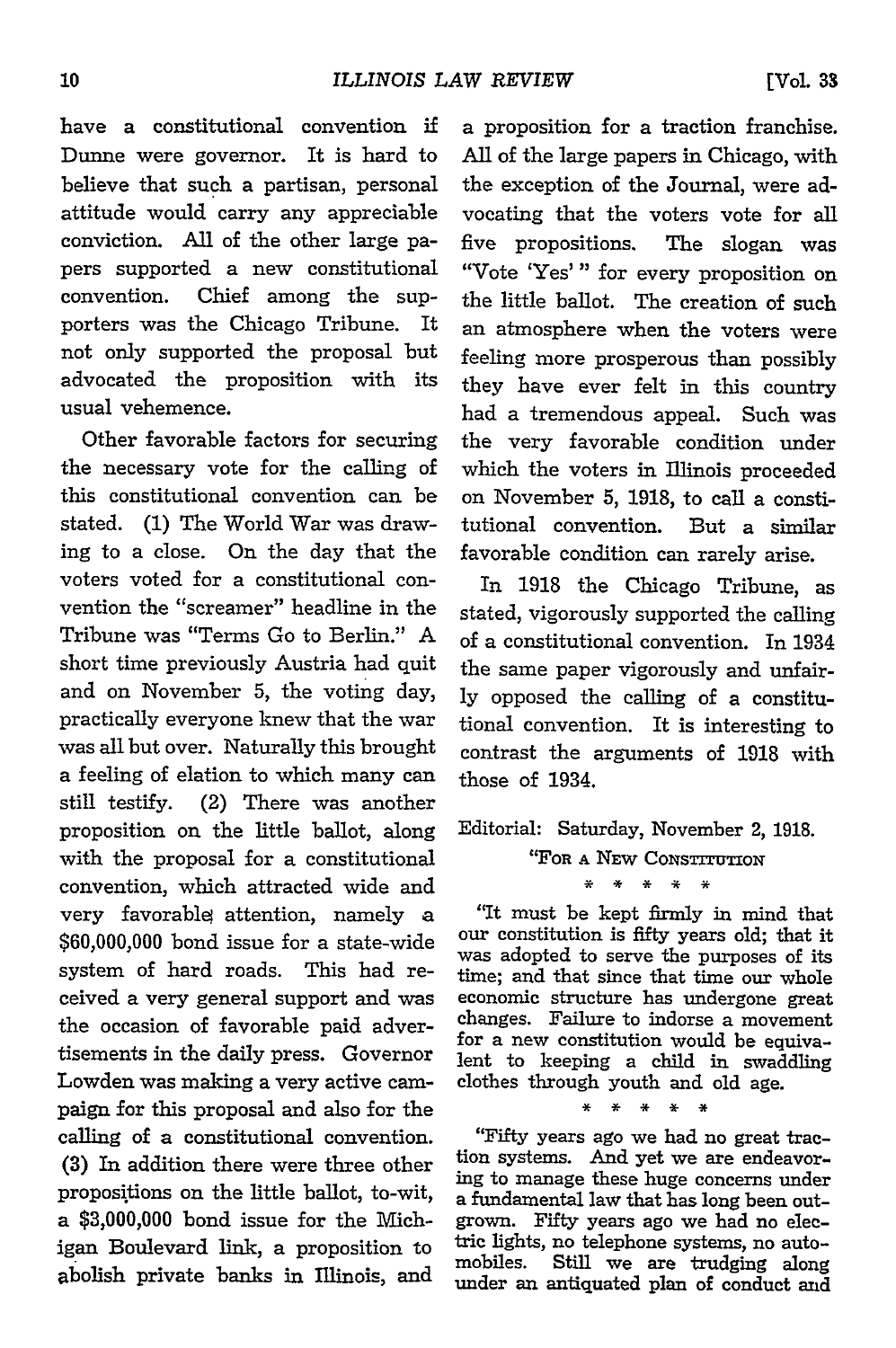trying to give intelligent direction to vast new enterprises.

"Fifty years ago the distribution of population was different; only nineteen out of every 100 persons lived in cities. Now 64 out of every 100 persons live in cities. This rearrangement makes necessary some radical reforms in the fundamental law.

"Balloting has become ponderous under the old constitution. Ballot reforms will give people a more direct control of government. City, county, and township governments operate clumsily. A new constitution will provide for equitable taxation and systematic government.

"Court reforms are necessary and general harmony among the people is desirable, but unobtainable under the old constitution.

"Voters must in no wise consider they are taking a step in the dark or acting in unwise haste. A vote for the constitutional convention does not mean immediate revamping of the constitution. It means simply that a representative convention will be called to plan the new constitution. The people are a direct anchor to windward throughout the entire proceeding. They have the right, in a subsequent election, to reject or accept any and all parts of the new constitution as formulated. This is a safeguard against possible manipulation.

"The adoption of the convention proposition is merely the first step. There is every opportunity to retrace that step if the work of the convention is not satisfactory. But to give the state every opportunity for necessary reform, do not fail to vote 'Yes'."10

Editorial: Tuesday, August 7, 1934. **"THE CoNsTrmrroN** or **ILLINOIs**

"The voters of Illinois will determine next November whether a constitutional convention is to be called in this state.<br>\* \* \*

"The proposal should be voted down. As long as the present constitution stands, Illinois will continue to be a commonwealth of freemen. No one knows what a new constitution may provide, but every one knows that we are passing through a period of extraordinary emotional strain. The times are made to order for the acceptance of political quackery and economic nostrums. Naziism, other forms of Fascism, and communism are spreading over the civilized world. They have already made inroads in our coun-. try. A constitutional convention meeting as this time may not be swept off its feet by mass hysterias, but the danger is great; it is avoidable and it should be avoided.

"If a wholesale revision of the constitution is advisable, and there is grave doubt on that score, the work can be postponed until sober judgment is again safely in the ascendant. Meanwhile it is ridiculous to pretend, as some have done, that the present constitution is unlivable. Obviously it is not. We have come through nearly five years of extraordinary difficulties without a change in the fundamental law. The demands for relief have been met. The fiscal problems of the local governments are yielding, even in Cook county. Last year the local governments collected more money than was spent, with the result that the burden of floating debt is diminishing. Criminal activities are decreasing. There is no crisis, fiscal or otherwise, which demands instant treatment through a change in the fundamental law.

"Today life and property are secure in Illinois. Men are free. The world-wide sweep toward despotism can make little progress in this jurisdiction. Men may worship as their consciences dictate. They may speak their minds and publish their thoughts and observations without hindrance. Their farms, their houses and their savings cannot be confiscated under the pretense of an emergency and in the name of what some zealot thinks to be the higher good. The right of the tax collector to poke his fingers into every citizen's pocketbook is strictly limited, as it should be, particularly in times like these.

"In its essentials our state constitution is sound and satisfactory. There is much in the state and its government which

**xo It** was also argued that Chicago needed to eliminate twenty-one unnecessary governments

and to acquire a greater measure of home rule. Chicago Tribune, Nov. **2, 1918, 5.**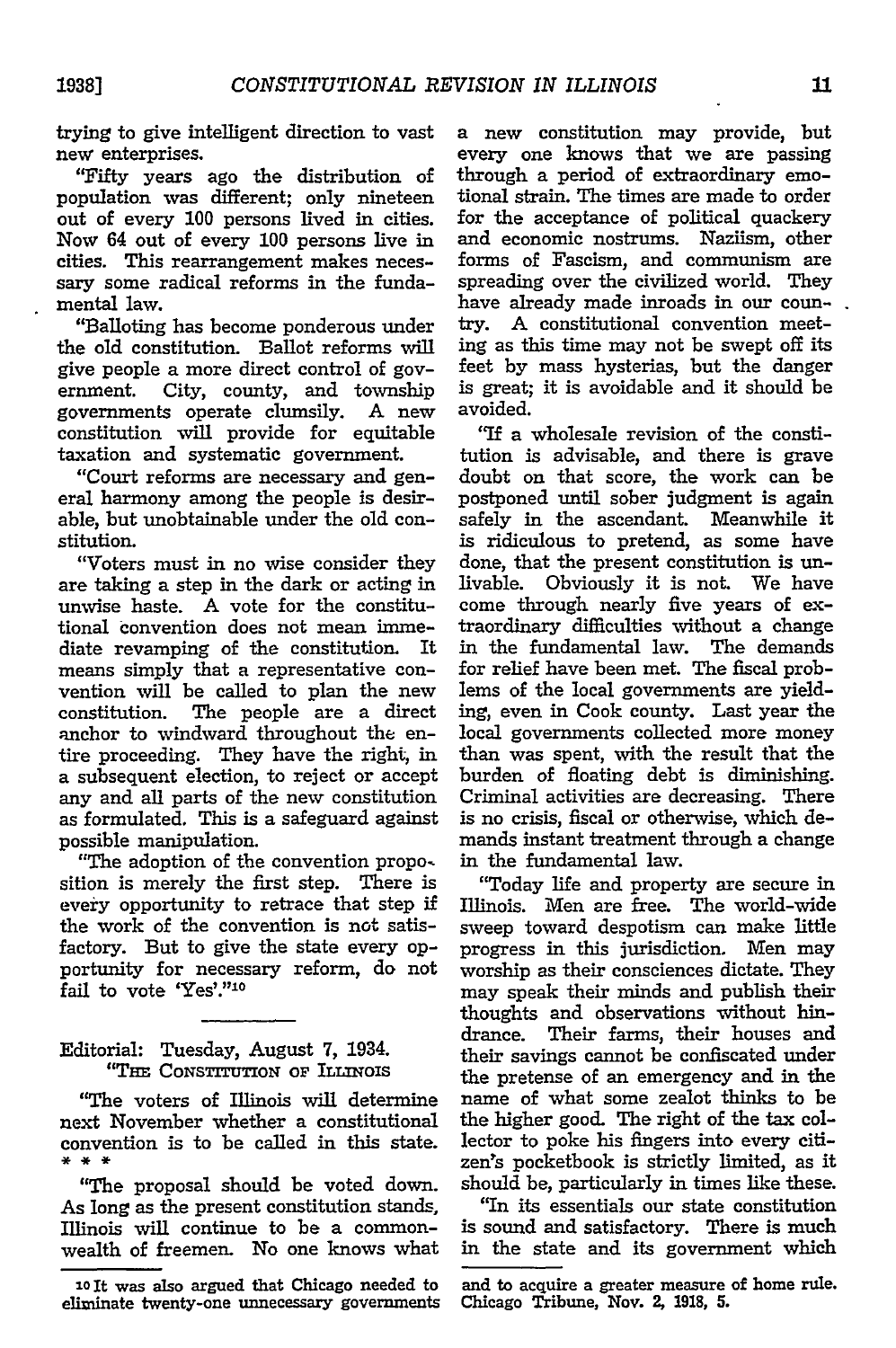can be improved, but it is absurd to argue that the constitution is wholly or even largely at fault. The voters have selected some men who should not be intrusted with public office. That will happen under a new constitution as well as the existing one. The elected officers of the government have made mistakes. A new constitution will not remedy that fault. Judges have been stupid or venal. That, also, is not the fault of the present constitution and will not be remedied **by** a new one.

"The calling of a constitutional convention would rally all the disaffected, all the cranks and crackpots. The debates in the convention would heighten the existing distrust of the city population **by** the rural population, and vice versa. The convention might easily arouse religious antipathies just as the last effort to rewrite the constitution did. The speeches **by** the champions of the employers and the employed would certainly do nothing to improve industrial relations and might provide the prelude for civil disturbances.

"The proposal to hold a constitutional convention is a proposal to create new emotional strains at a time of great emotional excitement. It is a proposal to revive old animosities and create new ones. The convention would provide just such troubled waters as Communists and Facists most desire. They could ask no better opportunity to destroy free government."

Editorial: Thursday, August 16, 1934.

**"UNDER A** NEw **STATE** CONSTITUTION

"One of the substantial objections to a comprehensive revision of the state constitution which the proposed constitutional convention would attempt has not been given the attention it deserves. The present constitution is not merely the long and detailed document adopted by the people of Illinois in 1870. It is also the interpretations and applications of its provisions by the courts which have accumulated in the sixty-four years since its ratification. This body of law is embodied in **585** volumes of decisions of the Supreme and Appellate courts of the state rendered in the multifarious litigations of the people of Illinois through more than six decades.

"If and where the new constitution adopts exactly the same phraseology as the present constitution, former decisions may be followed, but in all other cases, and they must be many and important since the argument for a convention is based on alleged need for a general change of the present constitution, the legal rights of the citizen under the new laws must wait upon numberless new determinations by the courts."

Editorial: October **18,** 1934.

#### **"WHAT** KIND **OF A** CONSTITUTIONAL CONVENTION?

"Those who favor the summoning of a constitutional convention in Illinois have had many months in which to tell precisely what they expect the new state constitution to provide which the present one does not provide. Nov. 6 is fast approaching and still the information is lacking. . . .

"As a matter of fact, these reforming ladies and gentlemen even if they get their convention are not likely to get what they want from it. The convention will be made up of two members from each of the state's fifty-one senatorial districts. These districts have not been reapportioned in accordance with population in thirty-three years. Meanwhile there have been profound changes in the distribution of population in this state. The delegates sent by 29 per cent of the population will have a majority in the convention and this majority will come, without exception, from backward areas. Such delegates will be concerned less to permit the state to grow in a healthy fashion than to prevent further decay where decay is inevitable and even wholesome. . . .

"The last convention, which met in January, 1920, suffered somewhat from the same type of personnel. The consequence was that the constitution drafted by the delegates was snowed under in the popular vote on Dec. 12, 1922. The vote all over the state was 5 to **1** against. The vote in Cook county was **19** to **1** against. Why waste half a million dollars to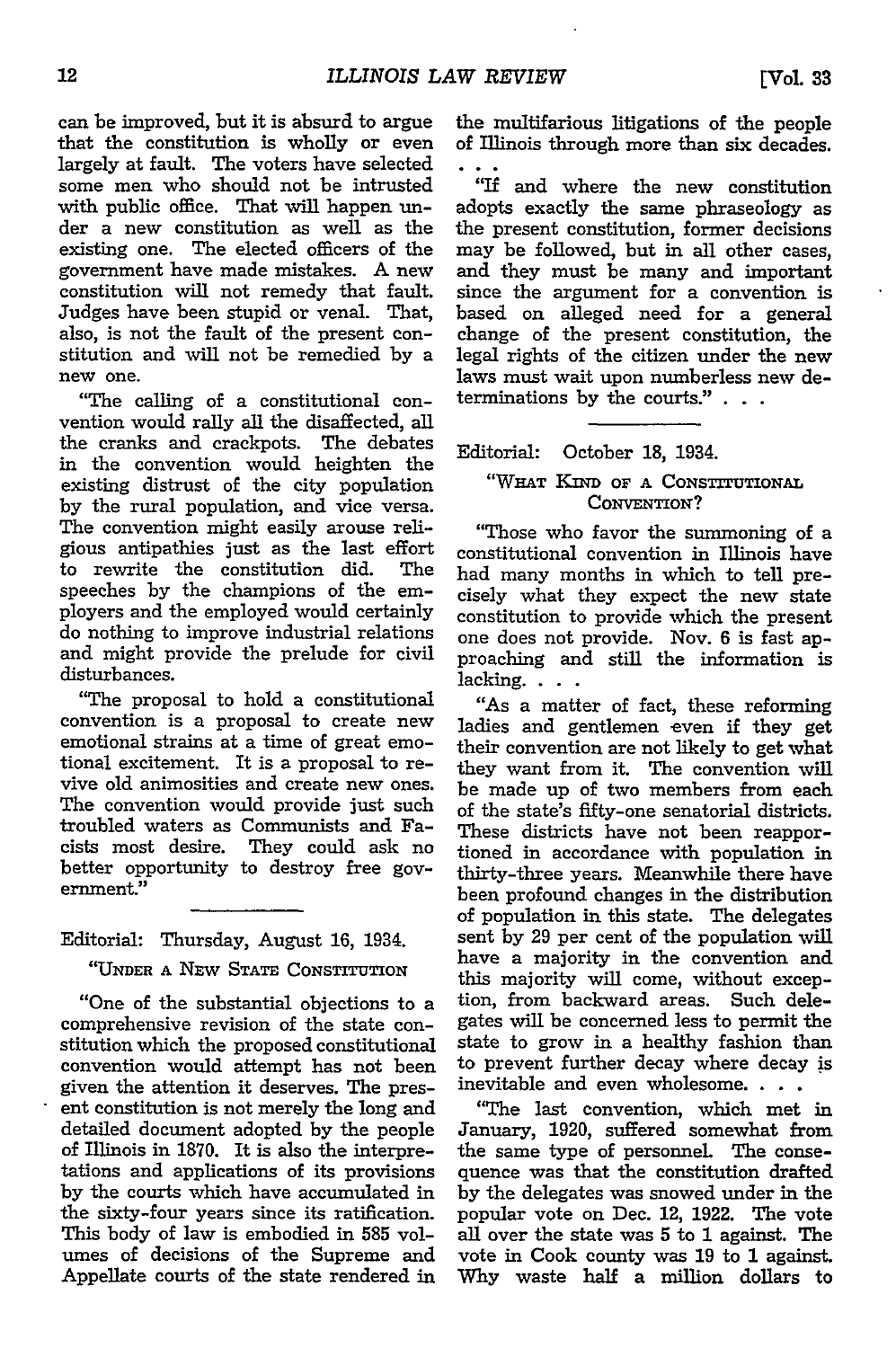achieve the same result in **1935** or 1936? Whatever defects may exist in the present constitution can be corrected at far less expense by the amending process."

Aside from the striking change of attitude from the Chicago Tribune of Theodore Roosevelt to the Chicago Tribune of Franklin Roosevelt it is well to examine a few arguments of the Tribune which opposed the calling of a convention in 1934. **(1)** The proponents were chided for not bringing forth their arguments. These arguments were made but what did the Tribune do except to ignore and distort them? That apparently is Colonel McCormick's idea of the freedom of the press. (2) It was asserted that a convention was costly and dangerous; the safe way to make a few needed changes was by the amendment method. Yes, the Tribune was in favor of an amendment method that for *practical* purposes has not worked under the method of voting since **1891.** Then how many really important amendments will the Tribune support even if they are submitted by the General Assembly? (3) Voters were told that over five hundred volumes of Illinois appellate court reports safeguarded their liberties and that these would be in danger of sacrifice if a convention were called. If there is anything in the large American experience with constitutional conventions this is the merest piffle. Aside from that, however, this argument means just one thing, to-wit, that the longer we live the more court reports we shall have and stronger and stronger grows this reason for never having a consti-

tutional convention. (4) As a crowning insult to one's intelligence, the Tribune argued that a convention should not be called in 1934 because the delegates thereto would be selected in the senatorial districts that were last formed in 1901 and were therefore unrepresentative of the voters. Again, the result of the argument is no convention within any predictable future. To judge by the past, there will be no legislative redistricting unless something in the way of a political revolution occurs. It appears therefore that the Tribune, well satisfied with its present position, desires an essentially static society in Illinois and has forgotten the tale of Frankenstein.

### *Conclusions*

Assuming that a majority of the voters in Illinois desire a constitutional convention it has been demonstrated, it is believed, that the real problem in Illinois is to secure a method by which this desire can be made effective. The Mayor bills will make it possible to secure a convention now and not in the remote future. Also, such a convention can be secured without any political risk other than that which is inherent in a constitutional convention. The Mayor bills also will make it possible to secure needed amendments by the amending process if the voters do not desire a constitutional convention. However, in this instance there is some political risk. But the risk will seem minor and entirely worth while to those who have faith in democratic processes. It would be an excellent program for Illinois to use the Mayor